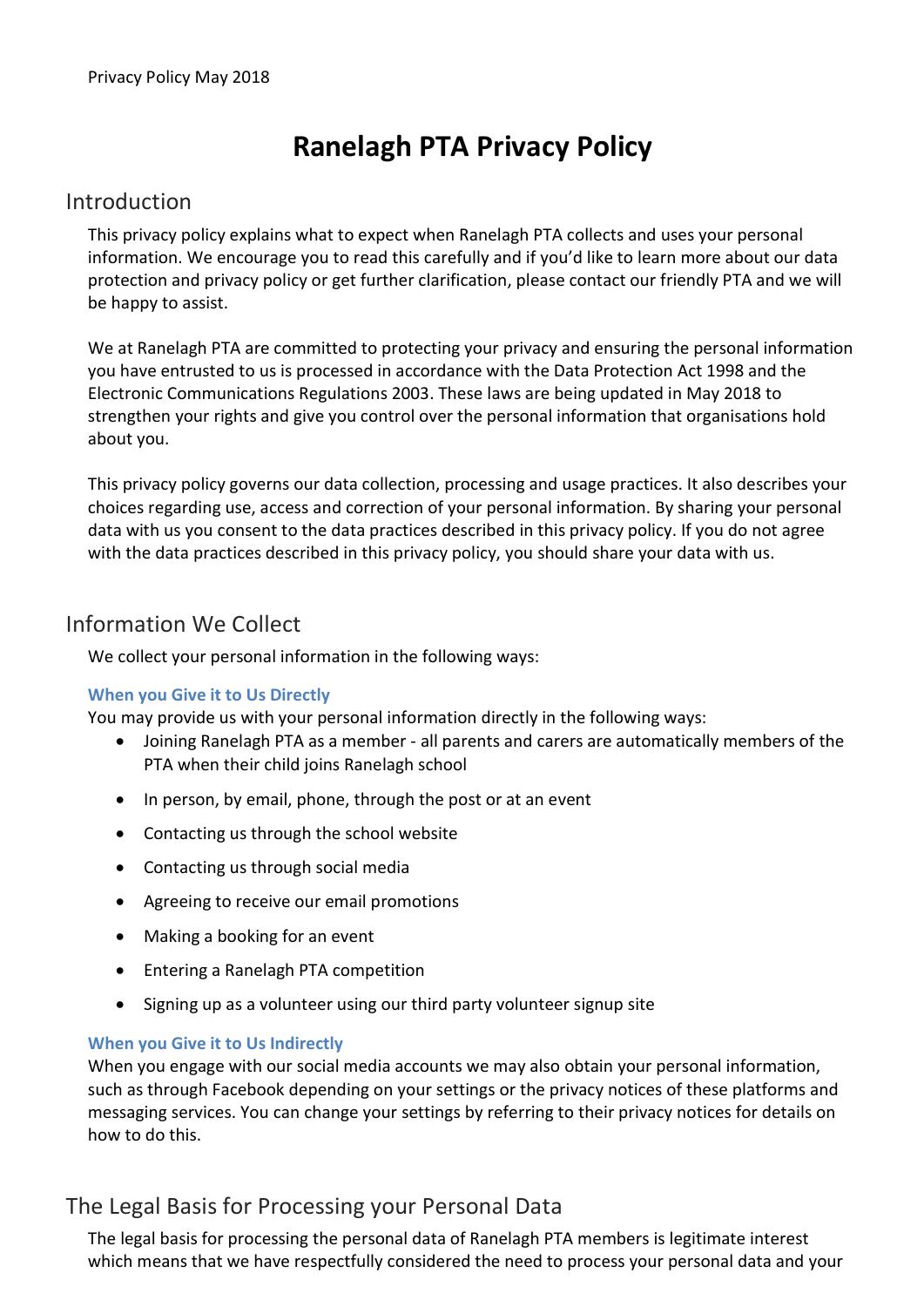Privacy Policy May 2018

rights as an individual when carrying out these data processes and we believe our contact with you is linked to legitimate organisational purposes (outlined below).

The legal basis for processing the personal data of companies who have donated to the school PTA is legitimate interest.

# Personal Data about Children

We are committed to safeguarding all children who are members of Ranelagh school and in recognition of the need to provide additional privacy protections for children to ensure their privacy and safety is achieved we adhere to the following guidelines:

- Written permission from parents or guardians will be obtained before processing data about children under the age of 13.
- We do not publish private information about children ever.
- Children must be over the age of 13 to follow us on Facebook.

We do not knowingly disclose personal information about users under age 13 except as permitted by law.

### How We Use Your Personal Information

We collect relevant personal information depending on the interaction you have with us. Personal information is anything that can be used to identify you as an individual. It can include names of parents or guardians, email address, telephone/mobile numbers, names and forms of your children. These personal details may be obtained for any of the following reasons:

- to process and fulfill all PTA activities including administering all fundraising events.
- to process enquiries you place with us through our website, by post, in person or by telephone.
- to keep a record of your relationship with us and for administrative purposes (such as our accounting and consent record-keeping to ensure we know when you prefer not to be contacted).
- where the processing enables us to enhance, modify, personalise or otherwise improve our services / communications for the benefit of our members.
- to identify and prevent fraud.
- to send marketing information to you which we think may be of interest to you by post, email, SMS or other means.
- to determine the effectiveness of promotional campaigns and advertising.

We use the information we collect only in compliance with this privacy policy. We will never sell your personal information to any third party. Whenever we process data for these processes we will ensure that we keep your personal data rights in high regard and take account of your rights.

# How We Store Your Information and Keep it Safe

Ranelagh PTA takes data protection very seriously. We make it a priority to ensure that we have the right level of controls, interventions and processes in place to ensure we keep your personal information safe. However, the nature of data transfer – especially online – is never fully secure, so we cannot guarantee the complete security and protection of it when it is outside of our control. Be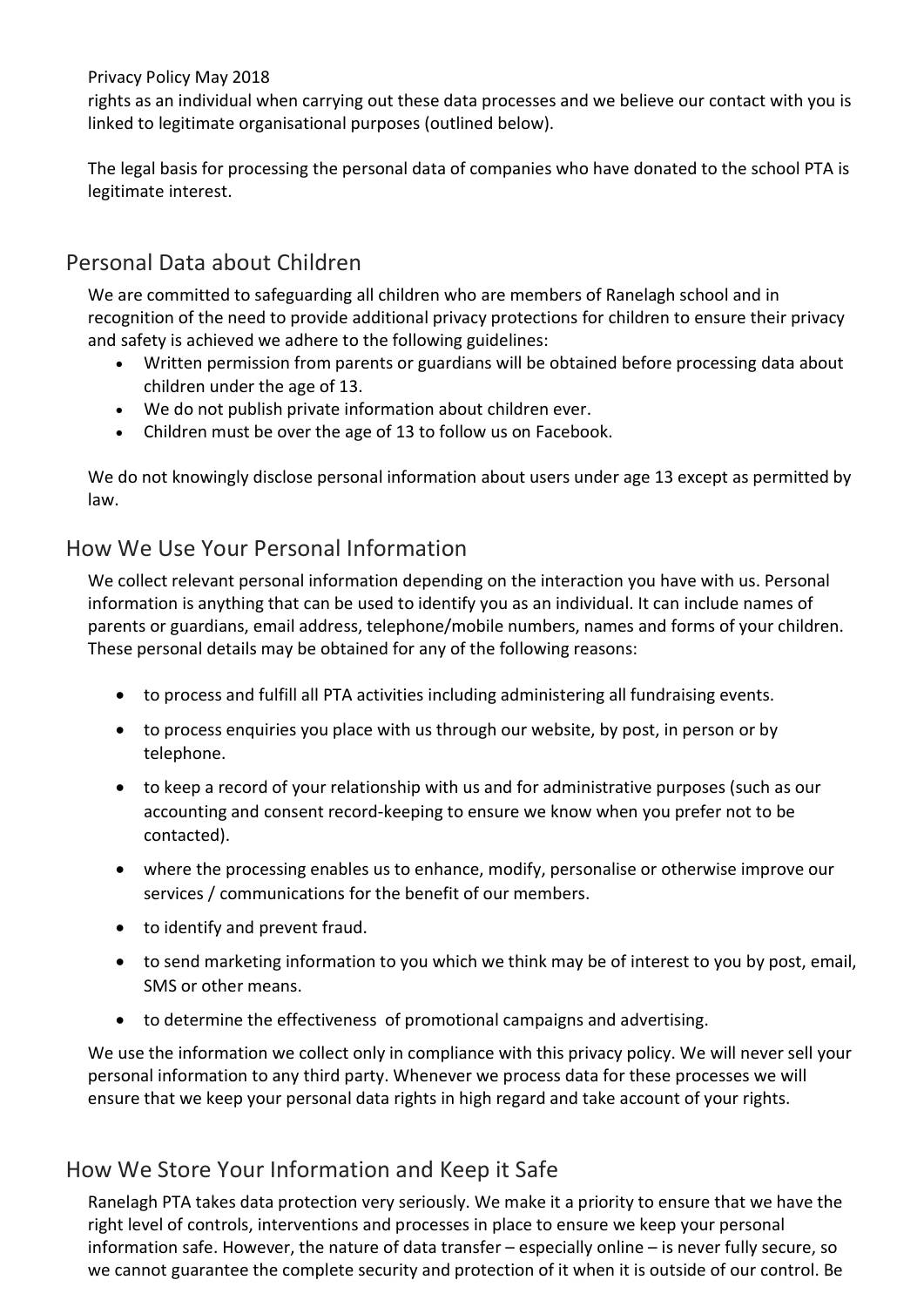Privacy Policy May 2018

assured that once we have your personal information, we do all we can to ensure that we have the systems and processes in place to safeguard it including using encryption when needed.

Personal data you provide to us is stored securely on cloud-based servers within the EEA and can be shared with PTA members who are given appropriate authority to process data in order to organise events and fundraising activities.

Where we work with external companies to collect and process your data for us on your behalf (such as to process volunteers using the SignUp website) we ensure these companies adhere to our privacy policy and have rigorous security and data protection processes in place.

Where we have given you (or where you have chosen) a password which enables you to access certain websites, you are responsible for keeping the password confidential. We ask you not to share a password with anyone.

Only authorised committee members have access to your personal information, and only if essential. They are trained to understand the policies, processes and protocols for keeping your information safe.

We have robust internal procedures for storing, protecting and deleting any paperwork relating to our members and contacts.

At times we may share links to other websites and use social media platforms such as Facebook. We are not responsible for these sites – refer to their own privacy policies to learn more.

#### Data Breaches

In the event of a data breach, we shall ensure that our obligations under applicable data protection laws are complied with where necessary.

### How Long We Keep Your Data

Ranelagh PTA will only keep your personal information for as long as it is required and in accordance with statutory requirements. For example, HMRC requires that we keep a record of all financial interactions and your name and address for seven years from the date of your last transaction.

When there is a legitimate interest for us as the Data Processor to retain your personal information such as to inform or communicate with you as a PTA member, we shall retain the personal information for this purpose only. Where the information is no longer required, we will ensure that it is disposed of in a secure manner.

If you have indicated that you do not wish to hear from us in the future, we will keep the minimum information necessary to ensure we avoid contacting you any further.

# Who We Share Your Information With

#### Ranelagh PTA Committee

Data may be shared with the Ranelagh PTA Committee as part of organising events but only if necessary.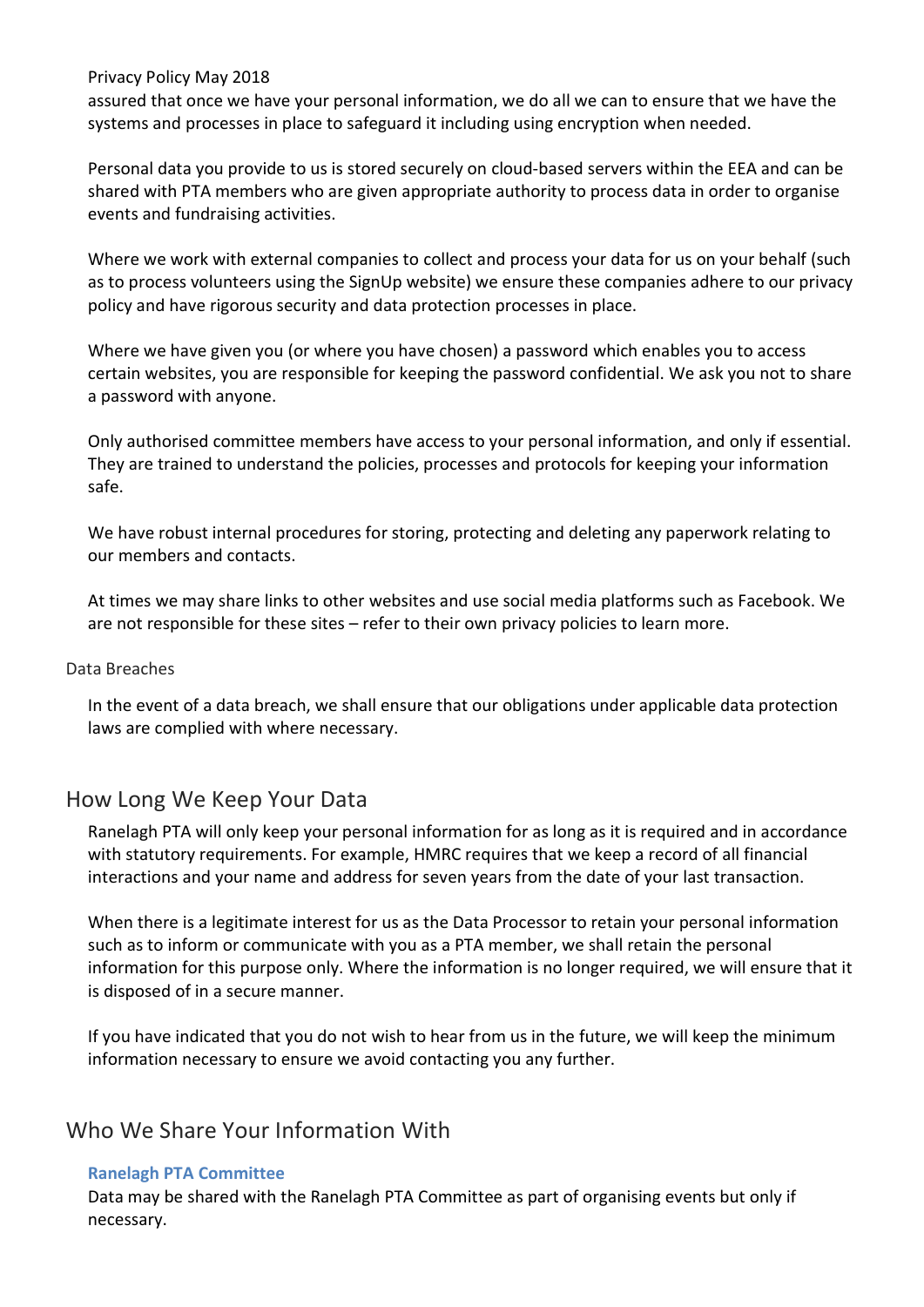#### Compelled Disclosure

We reserve the right to use or disclose your personal information if required by law or if we reasonably believe that use or disclosure is necessary to protect our rights, protect your safety or the safety of others, investigate fraud, or comply with a law, court order, or legal process.

### Sharing Your Information with Trusted Third Parties

We share your personal information with trusted third parties when it is necessary, such as when we conduct mailshots by post to businesses to seek donations as part of our fundraising efforts.

We monitor information security compliance and require all third party providers to process your personal information only on our instructions and in accordance with applicable data protection and privacy laws.

### How to Access Correct or Delete Your Personal Information

Ranelagh PTA acknowledges that you have the right to access your personal information and we are responsible for correcting, deleting or updating information that we have collected.

Upon request and subject to proof of identity Ranelagh PTA will provide you with information about whether we hold any of your personal information. If your contact details change, or you believe the information we hold about you is out of date or inaccurate, please get in touch to update us in the following ways:

#### pta@ranelagh.bracknell-forest.sch.uk

Data Protection Officer, Ranelagh PTA, Ranelagh Dr, Bracknell RG12 9DA.

We will respond to your request within a reasonable timeframe and notify you of the action we have taken. Actions will be carried out within a month, and the likelihood is it will be much sooner.

### Your Marketing Preferences

Communication with Ranelagh PTA Members

We believe we can use legitimate interest as the legal basis for processing PTA members' personal data.

However, we respect members' individual preferences and therefore they have the right to opt in or opt out to receive their communications either by email, post, telephone or texts.

We will use a member's personal data to send Ranelagh PTA news, details about forthcoming events, requests for donations and contributions, and appeals for volunteers to help at events. The preferred means to communicate with parents and carers is by email via the school as this cuts down on costs and is an efficient way to contact people.

#### Communication with Businesses

However you contact Ranelagh PTA we will reply using your preferred means of communication, either by email, post, telephone or texts.

If you have kindly donated to Ranelagh School in the past we will send you infrequent letter and email appeals seeking further donations or to trade goods at one of our events. You may ask to be